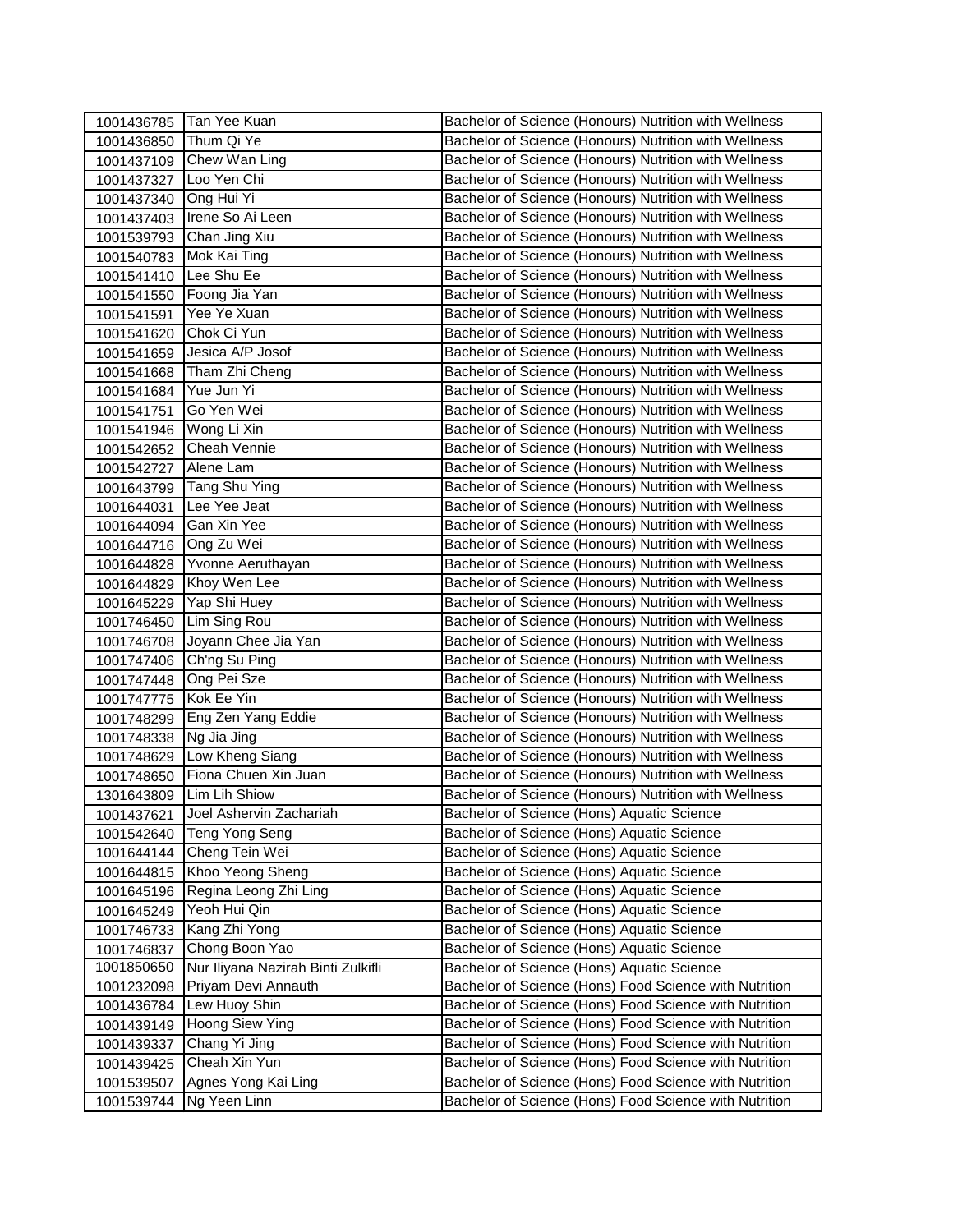|                       | 1001539918 Haw Yen Teng        | Bachelor of Science (Hons) Food Science with Nutrition |
|-----------------------|--------------------------------|--------------------------------------------------------|
| 1001539930            | <b>Ong Teik Siun</b>           | Bachelor of Science (Hons) Food Science with Nutrition |
| 1001539952 Lau Kar Qi |                                | Bachelor of Science (Hons) Food Science with Nutrition |
| 1001540153            | Lim Phey Yee                   | Bachelor of Science (Hons) Food Science with Nutrition |
| 1001540282            | Hoh Pei Ying                   | Bachelor of Science (Hons) Food Science with Nutrition |
| 1001540333            | Cheong Hui Ann                 | Bachelor of Science (Hons) Food Science with Nutrition |
| 1001540346            | Lim Chong Guan                 | Bachelor of Science (Hons) Food Science with Nutrition |
| 1001540386            | Ashvini A/P Kunalan            | Bachelor of Science (Hons) Food Science with Nutrition |
| 1001540389            | Lee Feng Ting                  | Bachelor of Science (Hons) Food Science with Nutrition |
| 1001540395            | Ng Jia Xin                     | Bachelor of Science (Hons) Food Science with Nutrition |
| 1001540455            | Tan Xiao Xuan                  | Bachelor of Science (Hons) Food Science with Nutrition |
| 1001540631            | Tan Wai Lam                    | Bachelor of Science (Hons) Food Science with Nutrition |
| 1001540680            | Kee Phei Er                    | Bachelor of Science (Hons) Food Science with Nutrition |
| 1001540807            | Navina A/P Sundaram            | Bachelor of Science (Hons) Food Science with Nutrition |
| 1001541388            | Tan Zi Sheng                   | Bachelor of Science (Hons) Food Science with Nutrition |
| 1001541757            | Beh Eng Liang                  | Bachelor of Science (Hons) Food Science with Nutrition |
| 1001541955            | Eng May Kei                    | Bachelor of Science (Hons) Food Science with Nutrition |
| 1001542268            | Mohammed Refai Fathima Shabika | Bachelor of Science (Hons) Food Science with Nutrition |
| 1001542567            | Leong Wei Shan                 | Bachelor of Science (Hons) Food Science with Nutrition |
| 1001542641            | Lai Pui Yin                    | Bachelor of Science (Hons) Food Science with Nutrition |
| 1001542758            | Gan Wei Shuen                  | Bachelor of Science (Hons) Food Science with Nutrition |
| 1001642961            | Ng Tze-Cheng                   | Bachelor of Science (Hons) Food Science with Nutrition |
| 1001643085            | Lau Qian Qi                    | Bachelor of Science (Hons) Food Science with Nutrition |
| 1001643111            | Phang Tzuu Yi                  | Bachelor of Science (Hons) Food Science with Nutrition |
| 1001643197            | Pramila A/P Mani Maran         | Bachelor of Science (Hons) Food Science with Nutrition |
| 1001643205            | Tan Wen Hui                    | Bachelor of Science (Hons) Food Science with Nutrition |
| 1001643433            | Hazel Yeo Chin Hua             | Bachelor of Science (Hons) Food Science with Nutrition |
| 1001643495            | Kor Jia Yi                     | Bachelor of Science (Hons) Food Science with Nutrition |
| 1001643612            | Khoa Wan Yee                   | Bachelor of Science (Hons) Food Science with Nutrition |
| 1001643647            | Lai Zhen Ying                  | Bachelor of Science (Hons) Food Science with Nutrition |
| 1001643664            | Heng Wen Yee                   | Bachelor of Science (Hons) Food Science with Nutrition |
| 1001643665            | Ng Aiyuan                      | Bachelor of Science (Hons) Food Science with Nutrition |
| 1001643671            | Kong lanne                     | Bachelor of Science (Hons) Food Science with Nutrition |
| 1001643745            | Toh Wiming                     | Bachelor of Science (Hons) Food Science with Nutrition |
| 1001643793            | Ng Tiam Lai                    | Bachelor of Science (Hons) Food Science with Nutrition |
| 1001643800            | Law Pui Yan                    | Bachelor of Science (Hons) Food Science with Nutrition |
| 1001643806            | S. Navin A/L Sivanasvaran      | Bachelor of Science (Hons) Food Science with Nutrition |
| 1001643855            | Lee Yun Ying                   | Bachelor of Science (Hons) Food Science with Nutrition |
| 1001643979            | Goh Jian Yong                  | Bachelor of Science (Hons) Food Science with Nutrition |
| 1001644124            | Ang Xin Jing                   | Bachelor of Science (Hons) Food Science with Nutrition |
| 1001644708            | Lim Sze Thong                  | Bachelor of Science (Hons) Food Science with Nutrition |
| 1001644796            | Teo Jun Lai                    | Bachelor of Science (Hons) Food Science with Nutrition |
| 1001644962            | Jess Ong Wei Ting              | Bachelor of Science (Hons) Food Science with Nutrition |
| 1001645031            | Tan Shi Yie                    | Bachelor of Science (Hons) Food Science with Nutrition |
| 1001645066            | Chok Sher Yee                  | Bachelor of Science (Hons) Food Science with Nutrition |
| 1001645083            | Lim Lay Im                     | Bachelor of Science (Hons) Food Science with Nutrition |
| 1001645251            | Chew Sin Yi                    | Bachelor of Science (Hons) Food Science with Nutrition |
| 1001645396            | Phua Tien Lin<br>Chow Jia Yin  | Bachelor of Science (Hons) Food Science with Nutrition |
| 1001645426            |                                | Bachelor of Science (Hons) Food Science with Nutrition |
| 1001645580            | Tey Pay Shi                    | Bachelor of Science (Hons) Food Science with Nutrition |
| 1001645648            | Zhu Liyu                       | Bachelor of Science (Hons) Food Science with Nutrition |
| 1001645832            | Chan Mun Yan                   | Bachelor of Science (Hons) Food Science with Nutrition |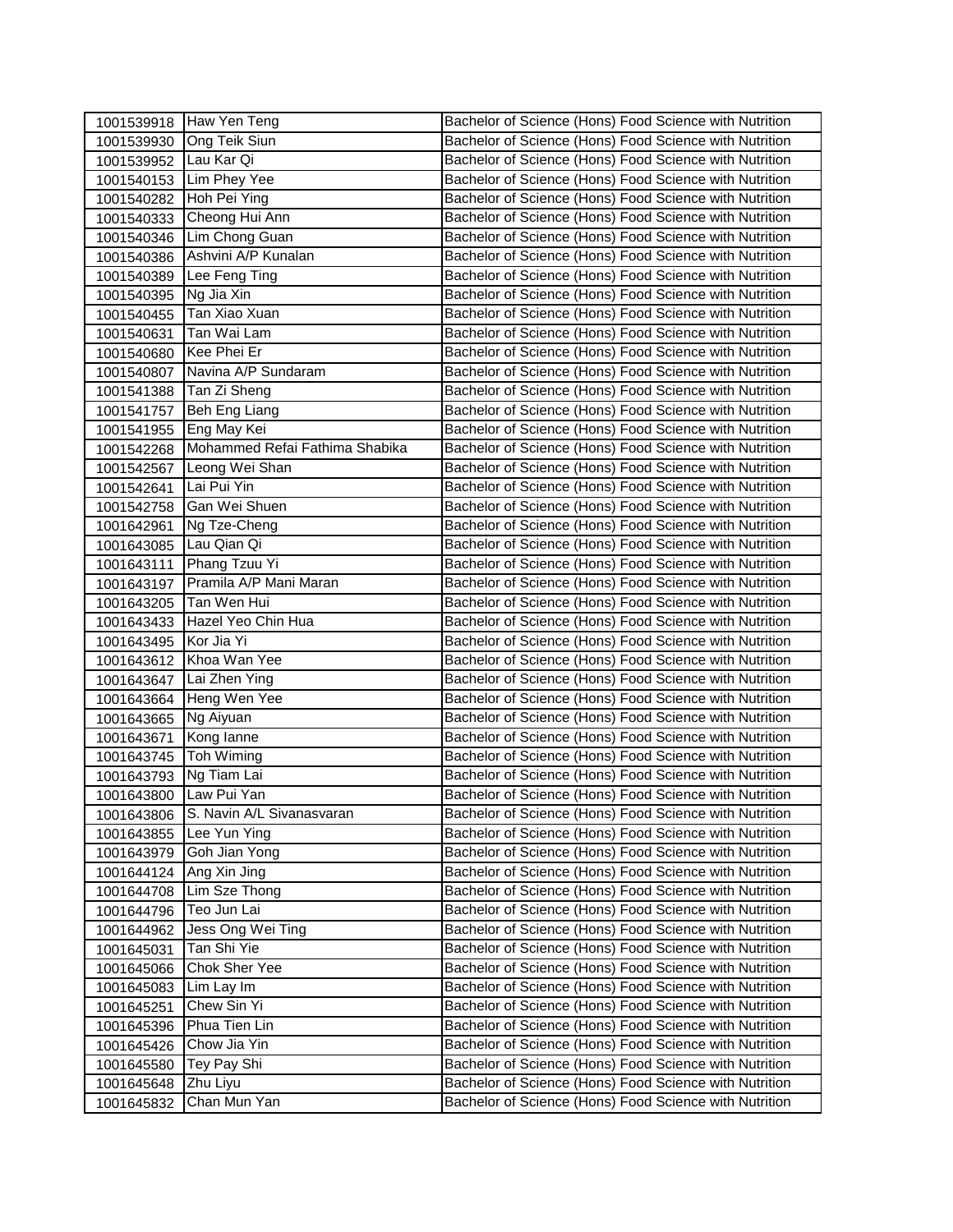| 1001645888 | Chew Zhi Wei                 | Bachelor of Science (Hons) Food Science with Nutrition |
|------------|------------------------------|--------------------------------------------------------|
| 1001645908 | Guok Chi Xin                 | Bachelor of Science (Hons) Food Science with Nutrition |
| 1001646089 | 'Aisyah Binti Abdullah       | Bachelor of Science (Hons) Food Science with Nutrition |
| 1001746317 | Cindy                        | Bachelor of Science (Hons) Food Science with Nutrition |
| 1001746319 | Koh Xin Yin                  | Bachelor of Science (Hons) Food Science with Nutrition |
| 1001746401 | <b>Teoh Swee Yong</b>        | Bachelor of Science (Hons) Food Science with Nutrition |
| 1001746402 | Ng Xinle                     | Bachelor of Science (Hons) Food Science with Nutrition |
| 1001746499 | Ng Sze Yuen                  | Bachelor of Science (Hons) Food Science with Nutrition |
| 1001746542 | Ng Yeufu                     | Bachelor of Science (Hons) Food Science with Nutrition |
| 1001746558 | Chua Yee Xin                 | Bachelor of Science (Hons) Food Science with Nutrition |
| 1001746565 | Yap Kai Lin                  | Bachelor of Science (Hons) Food Science with Nutrition |
| 1001746566 | Looi Jiale                   | Bachelor of Science (Hons) Food Science with Nutrition |
| 1001746568 | Lai Jing Yi                  | Bachelor of Science (Hons) Food Science with Nutrition |
| 1001746585 | Jonathan Qway Kar Hoe        | Bachelor of Science (Hons) Food Science with Nutrition |
| 1001746601 | Dickson Poon Tik Sang        | Bachelor of Science (Hons) Food Science with Nutrition |
| 1001746630 | Low Hui Wen                  | Bachelor of Science (Hons) Food Science with Nutrition |
| 1001746752 | Chong Shuan Ni               | Bachelor of Science (Hons) Food Science with Nutrition |
| 1001746757 | Chong Siu Nin                | Bachelor of Science (Hons) Food Science with Nutrition |
| 1001746761 | Ling Yee Ling                | Bachelor of Science (Hons) Food Science with Nutrition |
| 1001746767 | Ng Xin Yi                    | Bachelor of Science (Hons) Food Science with Nutrition |
| 1001746778 | Cheryl Chong Yi Ern          | Bachelor of Science (Hons) Food Science with Nutrition |
| 1001746786 | Leong Yuet Leng              | Bachelor of Science (Hons) Food Science with Nutrition |
| 1001746828 | Wan Pei Yee                  | Bachelor of Science (Hons) Food Science with Nutrition |
| 1001746862 | Chong Yoon Kang              | Bachelor of Science (Hons) Food Science with Nutrition |
| 1001746898 | Wong Tze Yee                 | Bachelor of Science (Hons) Food Science with Nutrition |
| 1001746921 | Lew Li Ann                   | Bachelor of Science (Hons) Food Science with Nutrition |
| 1001747423 | Teo Zhi Ying                 | Bachelor of Science (Hons) Food Science with Nutrition |
| 1001747455 | Kon Zhen Jie                 | Bachelor of Science (Hons) Food Science with Nutrition |
| 1001747473 | Ng Jia Ling                  | Bachelor of Science (Hons) Food Science with Nutrition |
| 1001747638 | Heng Zi Ming                 | Bachelor of Science (Hons) Food Science with Nutrition |
| 1001747824 | Elaine                       | Bachelor of Science (Hons) Food Science with Nutrition |
| 1001747954 | Gabriela Alyssa Wijaya       | Bachelor of Science (Hons) Food Science with Nutrition |
| 1001748168 | Lim Voon Siong               | Bachelor of Science (Hons) Food Science with Nutrition |
| 1001748240 | Suzanne Choo Soo Syuen       | Bachelor of Science (Hons) Food Science with Nutrition |
| 1001748440 | Tan Chia Yee                 | Bachelor of Science (Hons) Food Science with Nutrition |
| 1001748589 | Evonne Tan Wen Xin           | Bachelor of Science (Hons) Food Science with Nutrition |
| 1001748737 | Divanirsh A/L Devindran      | Bachelor of Science (Hons) Food Science with Nutrition |
| 1001748945 | <b>Hilary How Hong Sheng</b> | Bachelor of Science (Hons) Food Science with Nutrition |
| 1001749203 | Chew Jing Han                | Bachelor of Science (Hons) Food Science with Nutrition |
| 1001849627 | Foo Kai Ting                 | Bachelor of Science (Hons) Food Science with Nutrition |
| 1001850008 | Wong Yu Qian                 | Bachelor of Science (Hons) Food Science with Nutrition |
| 1301540377 | Eugenie Chew Ching Sze       | Bachelor of Science (Hons) Food Science with Nutrition |
| 1001335527 | Azin Pourlashkari            | Bachelor of Science (Hons) in Biotechnology            |
| 1001437534 | Phang Key Seem               | Bachelor of Science (Hons) in Biotechnology            |
| 1001540081 | Kong Lai Fun                 | Bachelor of Science (Hons) in Biotechnology            |
| 1001540095 | Lee Pei Yin                  | Bachelor of Science (Hons) in Biotechnology            |
| 1001540932 | Tan Sook Ling                | Bachelor of Science (Hons) in Biotechnology            |
| 1001540934 | Loh Chi Cheng                | Bachelor of Science (Hons) in Biotechnology            |
| 1001542374 | Nalweyiso Jacinta            | Bachelor of Science (Hons) in Biotechnology            |
| 1001542774 | Tong Li Suan                 | Bachelor of Science (Hons) in Biotechnology            |
| 1001643208 | Ng Xin Yie                   | Bachelor of Science (Hons) in Biotechnology            |